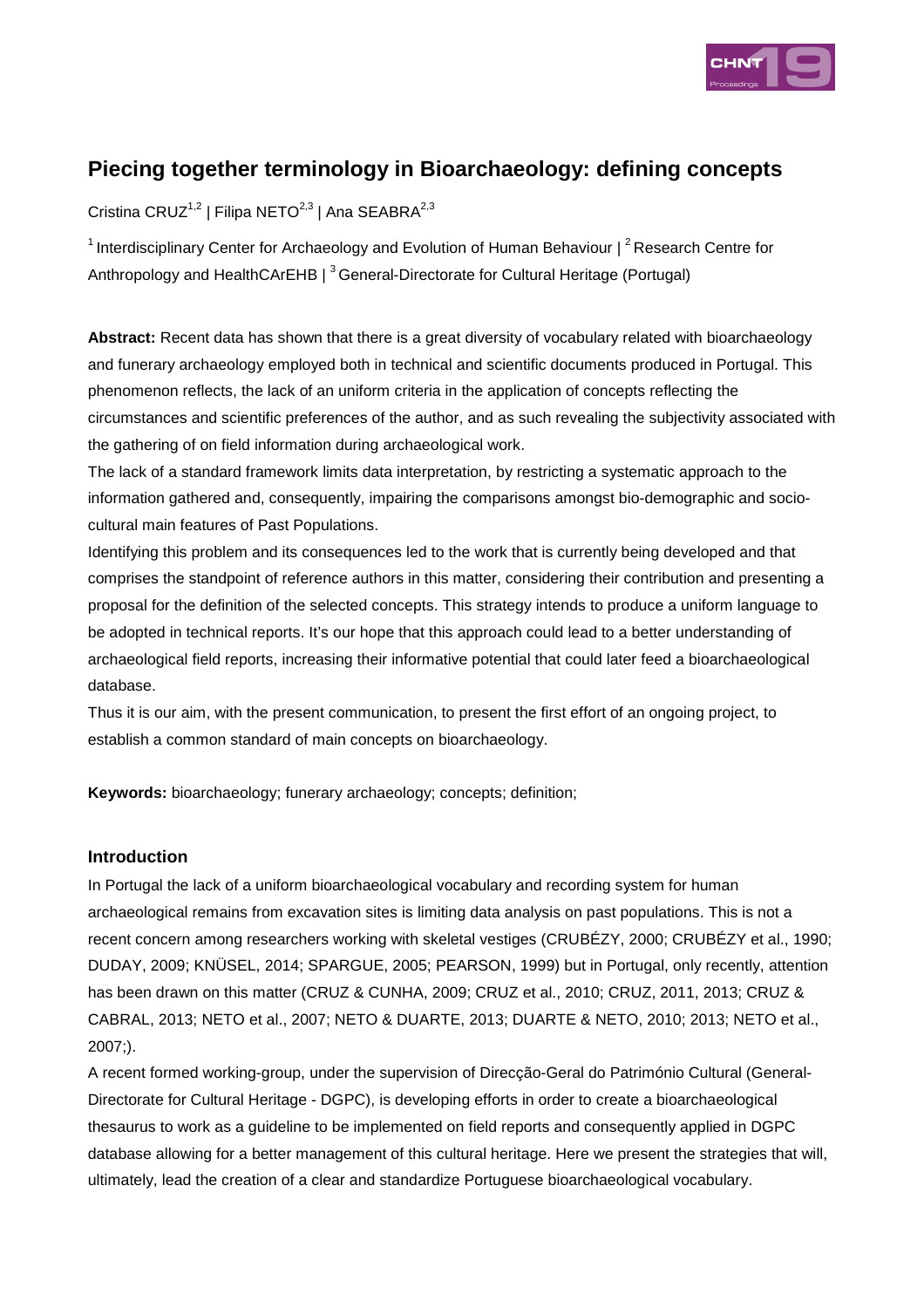

## **Conceptual framework**

The awareness about the need to develop a uniform vocabulary regarding funerary practice dates back to 1942 when the Society for American Archaeology gathered James B. Griffin and Georg K. Neuman to form the Subcommittee on Burial Terminology with the intent to create a precise terminology regarding funerary behaviours (SPRAGUE, 2005). Since then, several other researchers have made important endeavours in order to establish a common communication base.

During the late 1980 and early 1990, French anthropologists became a reference on funerary analysis and terminology. By defining a number of procedures at excavation sites Duday, Crubezy and Leclerc (to name a few) exposed the need to a more standardize approach. With Anthropologie de terrain (CRUBÉZY et al., 1990) provided precious insights on the need and the importance of a systematic and precise approach to funerary contexts, in order to gather detailed and significant information on human remains and their circumstances. More recently, DUDAY (2009) published The archaeology of the dead: lectures in archaeothanatology (studies in funerary archaeology) that is now the reference to anthropologists. In 1994 was published, by BUICKSTRA and UBELAKER, one of the most influential works in Physical Anthropology. Standards for data collection from human skeletal materials has guided many of the recent researchers. Latter that decade (1999), Mike P. PEARSON, has developed an important effort with the Archaeology of death and burial. By presenting concept definitions on the analysis of human remains and funerary contexts he reinforced the idea that it is important to have a common conceptual ground. Despite different policies between Portuguese and the United Kingdom, the documents produced by the British Association for Biological Anthropology and Osteoarchaeology (BABAO) – Guidelines to the standards for recording human remains (BRICKLEY & MCKINLEY, 2004) – and the English Heritage – Human bones from archaeological sites: guidelines for producing assessment documents and analytical reports (MAYS, BRICKLEY & DODWELL, 2002) – represent an essential inspiration of what the DGPC working group wants to produce.

More recently, KnüSel (2014) presented definitions and reflections on some important concepts on his Crouching in fear: terms of engagement for funerary remains.

Despite being the authors who have most influenced Portuguese anthropologists, the need for an epistemological approach on bioarchaeology hasn't been felt, until now. Only a few authors, (CRUZ & CUNHA, 2009; CRUZ et al., 2010; CRUZ, 2011, 2013; CRUZ & CABRAL, 2013; NETO et al., 2007; NETO & DUARTE, 2013; DUARTE & NETO, 2010; 2013; NETO et al., 2007;) have started to reflect on the need to create a standardize approach to the analysis of human remains in Portugal.

In Portugal, the lack of a uniform vocabulary and report system has limited the quality and amount of information gathered from excavation sites with human remains. The DGPC working-group goal is to develop a standard vocabulary that in the future will allow the maintenance of a bioarchaeological database that will, expectantly, improve bioarchaeological research and, consequently, lead to a better knowledge of past populations. It could be argued that it would be more useful to resort to already settled terminology in other languages, but cultural idiosyncrasies don't concur with the use of foreign vocabulary, even when translated. Here we present the first steps in this process:

identifying the main obstacles in the development of a uniform bioarchaeological vocabulary to human remains analysis in Portugal;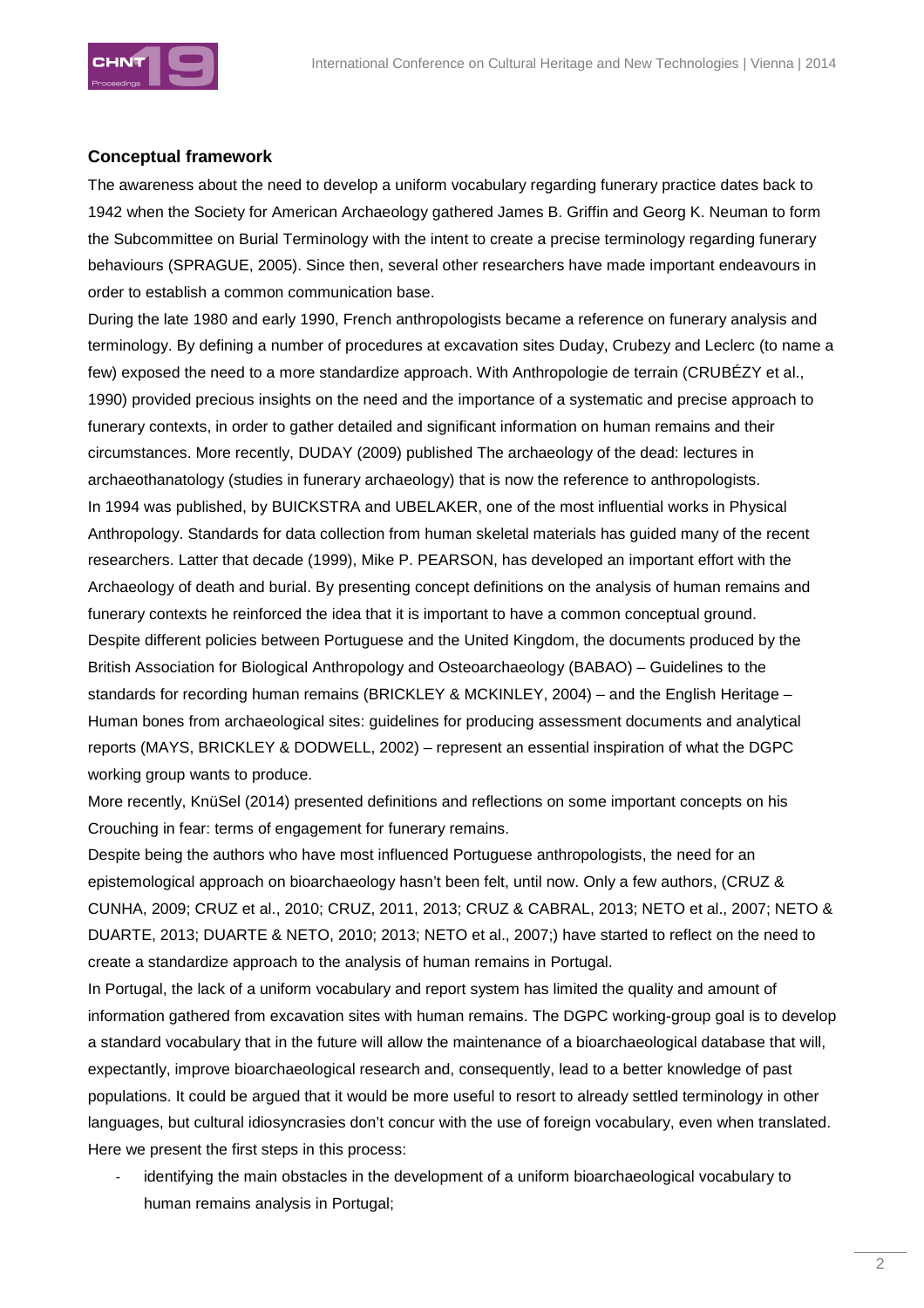

present the next steps towards the development of the standard vocabulary in bioarchaeology;

## **The first evidence of the terminology problem in Portuguese context: what to call what we do?**

In Portugal, the first steps in the analysis of human remains date back to the 19th century but the academic degree in Anthropology, it's only a few decades old (1992-1996). Despite the scientific quality of the researchers, a proper reflection on the conceptual framework that has influenced this scientific area has not yet been done. Nowadays the multiplicity of academic backgrounds, from both undergraduate and graduate students, has introduced diversity on the approach to the study of human remains and in the vocabulary used to report the analysis. This may lead to some unclear situations making difficult to understand what the authors are referring to precisely. A clear example that reflects the lack of uniformity and consensus regarding the terminology are the terms used to denominate the scientific area in which Portuguese anthropologists work:

- Antropologia física (Physical anthropology);
- Bioantropologia (Bioanthropology);
- Bioarqueologia (Bioarchaeology)
- Antropologia biológica (Biological anthropology);
- Paleoantropologia (Paleoanthropology);

It is expectable that, due to historical influence, different terms would be used. In fact, in Portugal, after a first moment when the French influence was dominant, the Anglo Saxon terminology was gradually adopted. Despite being close and related terms, these are not synonymous. There are subtle but important differences that must be considered for the sake of clarity. The nature of bioarchaeological data does not respond well to a closed or strict terminological system because each case represents a very specific human and cultural context, but it is important to find a common ground of understanding. A recent analysis to anthropological field reports showed that there are inconsistencies on the use of technical terminology. This evidence was particularly relevant regarding funerary structures and paleopathology, as had noted, ROBERTS and COX in 2003. This does not mean that the terms are being used incorrectly instead it reveals a lack of a commitment to a scientific line or influence. It may seem that this is a minor question but

Standardised recording will enable greater comparability between human bone assemblages from different sites . . . Comparisons are required for all levels of work, from standard bone reports where comparative data is required to set an assemblage in its wider context

(BRICKLEY & MCKINLEY, 2004, p.5).

For that reason, it is imperative to arrange for a strategy that will promote the development of a common vocabulary to be used by all of the bioarchaeologists.

#### **Reflecting on the vocabulary standardize process in Portugal**

In order to produce solid knowledge it is important to establish a common vocabulary. The simplicity of this principle contrasts with the complexity of establishing a bioarchaeological thesaurus since there are numerous factors that contribute to the slow and demanding nature of this process. In Portugal there are a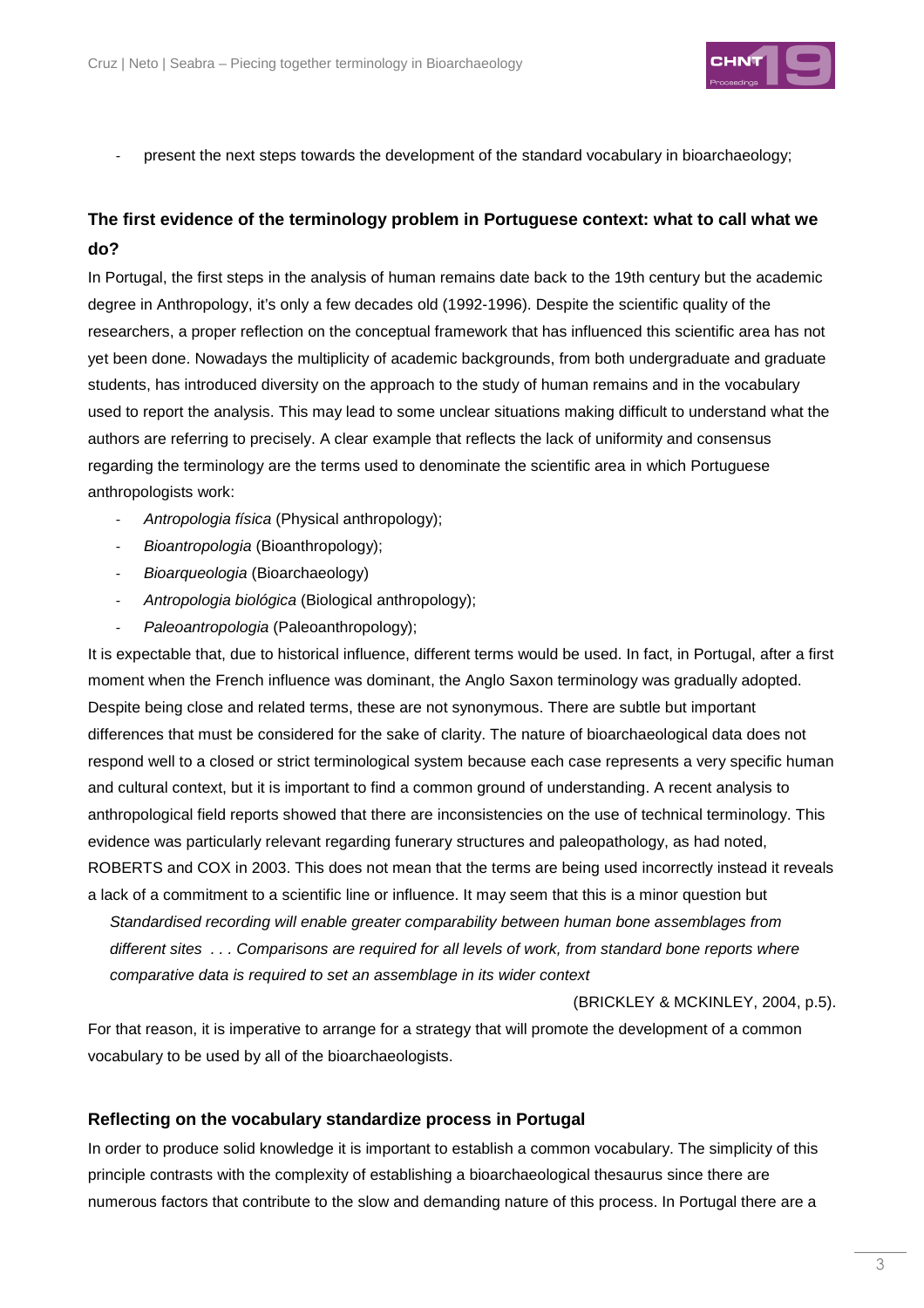

few matters that seem to have influenced current state of this subject. On a first instance, the lack of a debate among researchers to share work perspectives, findings and the conceptual foundation generates situations were anthropologists create new terms for situations that have already been defined. In this way, concepts are being multiplied with very small differences and being perpetuated by several researchers and student generations.

One of the other difficult obstacles to overcome is related with the interdisciplinary nature of this field of work. The analysis of human remains depends on theoretical framework and technique from different scientific areas with specific terminology. It happens that sometimes, different terminology from different scientific domains is referring to the same features but since there is no uniformity it could lead to different understandings of what is being reported. Despite this obstacle, most scientists are not comfortable to leave their academic jargon. Another difficulty lies on the cultural diversity related with funerary practices that many times, can't be articulated or related with a standard and limited vocabulary creating the need to produce more terms. Other times, appropriate concepts are already defined but are not used. The cultural factor reflects also on the linguistic dynamics combined with cultural specificities which makes difficult the translation of already defined terms in other geographic and linguistic contexts.

Because data can't be crossed analysed without a standard terminology, the scientific growth is being delayed as well as a better understanding of past populations is being compromised since unstandardized terminology used at field reports is an obstacle to a clear comprehension of human remains at excavation sites. Furthermore, a standardize vocabulary is relevant because of the intense pace in which scientific knowledge is produced demanding for platforms were data can be analysed and combined, otherwise, data gathered on excavation sites won't be suitable to be used. This goal can only be achieved if all researchers have a common understanding of the concepts they use.

## **The standardization process**

The creation of a homogeneous vocabulary has many nuances that are not easily controlled: the different scientific influences, the linguistic dynamics, the culture specificities that reflect on both the funerary behaviour and linguistic selection, the recognition and acceptance of the terminology by professionals and researchers. In order to manage all these variables it is important to establish a plan that will ultimately help to decide in what terms to use. The DGPC working group proposal is developing the methodology to accomplish the creation of a standard terminology, in a attempt to develop a similar work to the one produced by the Museum of London with its database and The Human osteology method statement (Powers, 2008). To do so it was important to determine the several steps that should be considered to accomplish the goal of creating a thesaurus. Because it is important not to create a disruption between the terms that are currently being used and what is being proposed, it is important to gather information from grey literature (field reports and technical reports) but also from academic documents. Afterwards research on the similarities with the terminology used in other scientific contexts with the intent to create a close relation amongst different languages. The following step depends on a linguistic analysis of the terminology selected in order to guarantee the use a clear notion or concept (Fig. 1).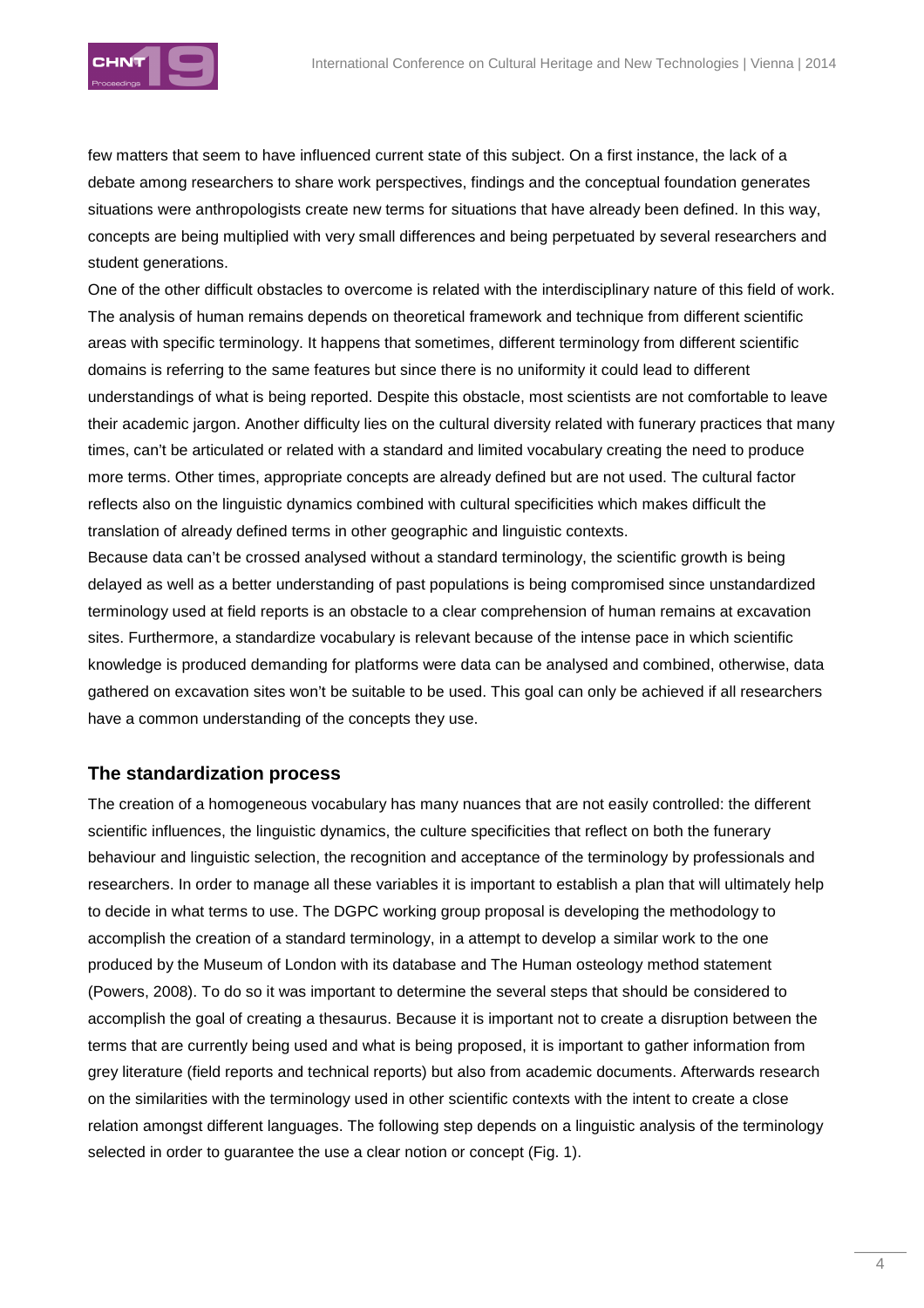

This strategy is currently being putted to test and it is expected that in a near future it will be possible to implement some of the concepts established has the concepts to be used in the on-line bioarchaeological database.



Fig. 1 – Illustration of the steps towards the establishment of a standardise bioarchaeological vocabulary in Portugal.

## **Future Perspectives/Conclusion**

The establishment of bioarchaeological vocabulary in Portugal since represents a much-needed steppingstone for the refinement and improvement of already available online database, Endovélico. Once the thesaurus is created and applied to the database, it will allow multiple applications for researchers and general public, for instance, epidemiological features can be researched, as well as demographic, cultural funerary practices and space management covering some of the main scientific and research areas in both archaeology and anthropology. On a long term perspective the use of standard terminology could, and should, be used to both field and laboratory reports. This way, the contents of the grey literature that is not being used currently to the scientific development of bioarchaeology, could be considered since it would become more accessible to researchers. There is still a long way ahead in the process of establishing concepts and having them recognized by the scientific community, but, has other institutions have showed – BABAO, Museum of London, The Smithsonian – it is a journey that must be finished.

#### **References**

BRICKLEY, M. and MCKINLEY, J. 2004. Guidelines to the standard for recording human remains. IFA/ BABAO BUIKSTRA, J. E., UBELAKER, D. H., & AFTANDILIAN, D. (1994). Standards for data collection from human skeletal remains: proceedings of a seminar at the Field Museum of Natural History, organized by Jonathan Haas. Fayetteville, Ark, Arkansas Archeological Survey